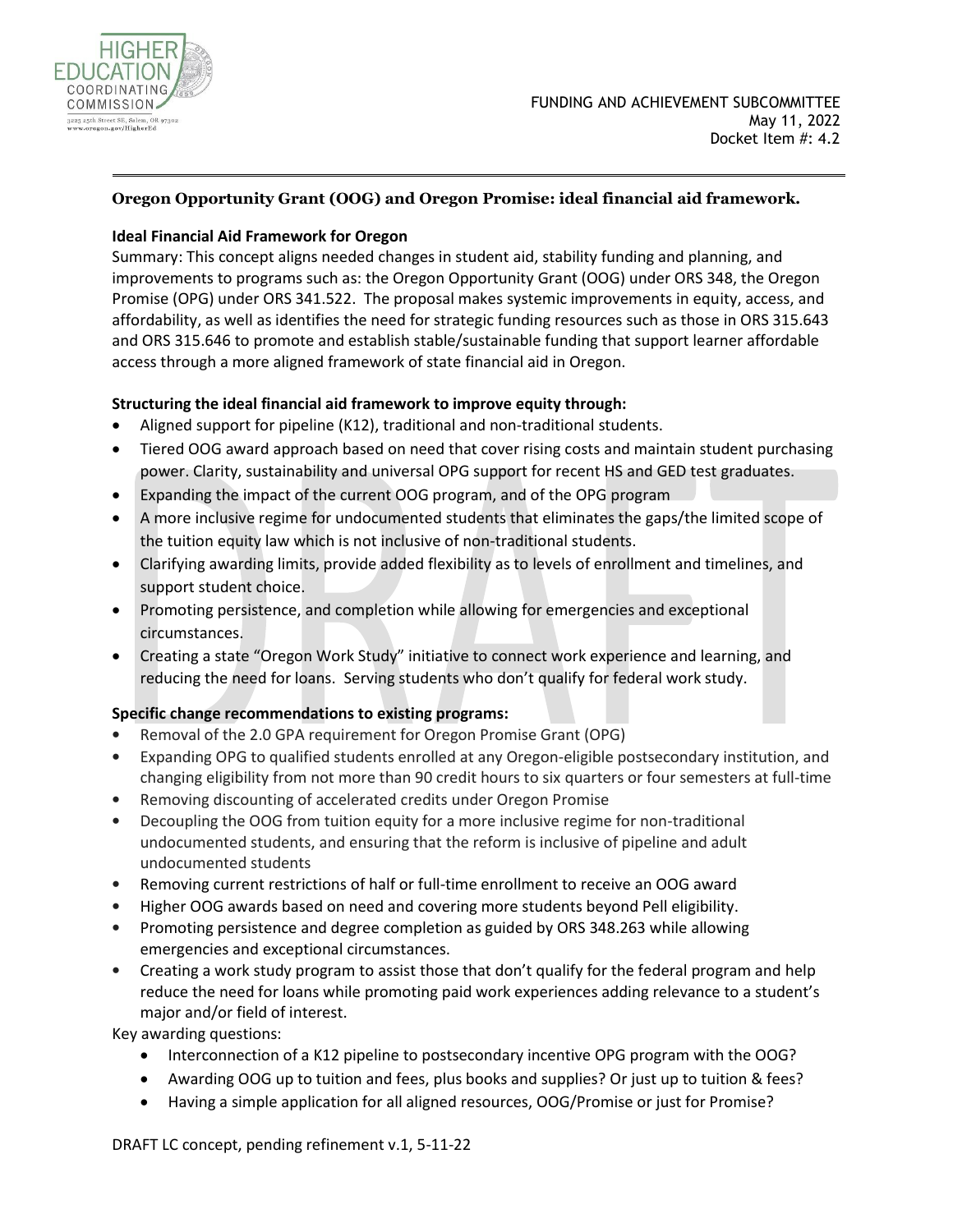#### FUNDING AND ACHIEVEMENT SUBCOMMITTEE May 11, 2022 Docket Item #: 4.2

# Tiered OOG Awards for Cost of Tuition (CoT), Fees, Books & Supplies

# **Community Colleges**

| <b>EFC Range</b>             | $\overline{0}$ | $1 - 2,000$ | $2,001 -$<br>4,000 | $4,001 -$<br>6,000 | 6,001-8,000 | $8,001 -$<br>10,000 |
|------------------------------|----------------|-------------|--------------------|--------------------|-------------|---------------------|
| Award Tier (Percent of CoT,  |                |             |                    |                    |             |                     |
| Fees, Books & Supplies)      | 100%           | 100%        | 85%                | 70%                | 55%         | 40%                 |
| Estimated Average CoT, Fees, |                |             |                    |                    |             |                     |
| Books and Supplies 2023-24   | \$7,883        | \$7,883     | \$7,883            | \$7,883            | \$7,883     | \$7,883             |
| Estimated OOG Award 2023-24  | \$7,883        | \$7,883     | \$6,703            | \$5,518            | \$4,336     | \$3,154             |
| Estimated Average CoT, Fees, |                |             |                    |                    |             |                     |
| Books and Supplies 2024-25   | \$8,164        | \$8,164     | \$8,164            | \$8,164            | \$8,164     | \$8,164             |
| Estimated OOG Award 2024-25  | \$8,164        | \$8,164     | \$6,942            | \$5,715            | \$4,491     | \$3,266             |

# **4 Year Public and Private Institutions**

| <b>EFC Range</b>                    | $\underline{0}$ | $1 - 2,000$ | $2,001 -$<br>4,000 | $4,001 -$<br>6,000 | 6,001-8,000 | $8,001 -$<br>10,000 |
|-------------------------------------|-----------------|-------------|--------------------|--------------------|-------------|---------------------|
| Award Tier (Percent of CoT,         |                 |             |                    |                    |             |                     |
| Fees, Books & Supplies)             | 100%            | 100%        | 85%                | 70%                | 55%         | 40%                 |
| <b>Estimated Average CoT, Fees,</b> |                 |             |                    |                    |             |                     |
| Books and Supplies 2023-24          | \$13,904        | \$13,904    | \$13,904           | \$13,904           | \$13,904    | \$13,904            |
| Estimated OOG Award 2023-24         | \$13,904        | \$13,904    | \$11,822           | \$9,734            | \$7,645     | \$5,562             |
| Estimated Average CoT, Fees,        |                 |             |                    |                    |             |                     |
| Books and Supplies 2024-25          | \$14,072        | \$14,072    | \$14,072           | \$14,072           | \$14,072    | \$14,072            |
| Estimated OOG Award 2024-25         | \$14,072        | \$14,072    | \$11,965           | \$9,852            | \$7,737     | \$5,629             |

|                      | Total Cost Year 1 | Total Cost Year 2 | Cost per Biennium | Investment above CSL |
|----------------------|-------------------|-------------------|-------------------|----------------------|
| 2020-21 FAFSA        |                   |                   |                   |                      |
| <b>Filers</b>        | \$395,438,411     | \$402,912,857     | \$798,351,268     | \$598,351,268        |
| <b>2018-19 FAFSA</b> |                   |                   |                   |                      |
| <b>Filers</b>        | \$462,920,352     | \$471,932,194     | \$934,852,546     | \$734,852,546        |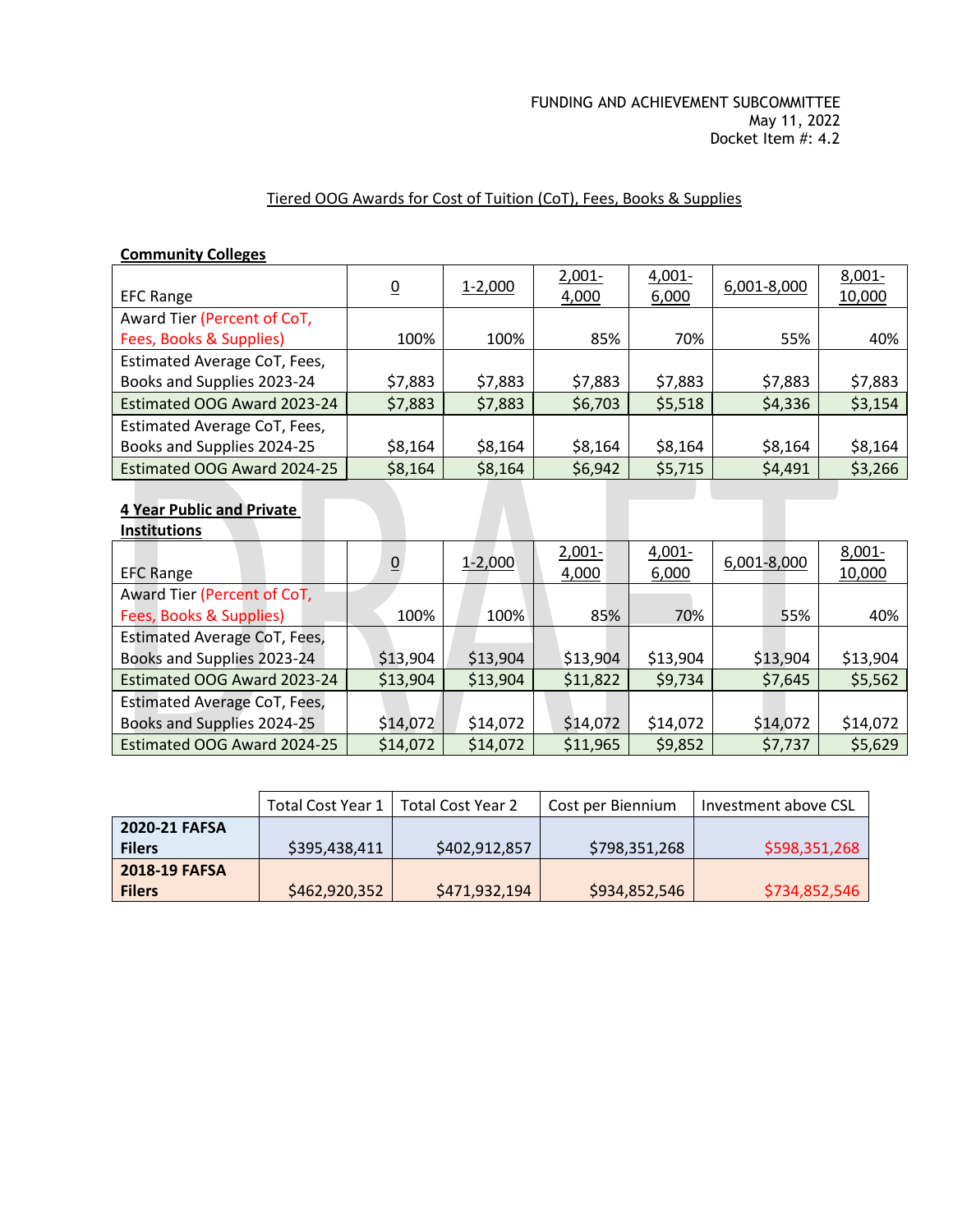### FUNDING AND ACHIEVEMENT SUBCOMMITTEE May 11, 2022 Docket Item #: 4.2

# Tiered OOG Awards for Cost of Tuition (CoT) and Fees

## **Community Colleges**

| Average AGI for Dependent<br><b>Students</b> | \$21,696 | \$39,805    | \$52,224  | \$62,063  | \$70,965  | \$79,716  |
|----------------------------------------------|----------|-------------|-----------|-----------|-----------|-----------|
|                                              |          |             | $2,001 -$ | $4,001 -$ | $6,001 -$ | $8,001 -$ |
| <b>EFC Range</b>                             | <u>0</u> | $1 - 2,000$ | 4,000     | 6,000     | 8,000     | 10,000    |
| Award Tier (Percent of CoT and               |          |             |           |           |           |           |
| Fees)                                        | 100%     | 100%        | 85%       | 70%       | 55%       | 40%       |
| <b>Estimated Average CoT and Fees</b>        |          |             |           |           |           |           |
| 2023-24                                      | \$6,529  | \$6,529     | \$6,529   | \$6,529   | \$6,529   | \$6,529   |
| Estimated OOG Award 2023-24                  | \$6,529  | \$6,529     | \$5,550   | \$4,587   | \$3,598   | \$2,616   |
| Estimated Average CoT and Fees               |          |             |           |           |           |           |
| 2024-25                                      | \$6,810  | \$6,810     | \$6,810   | \$6,810   | \$6,810   | \$6,810   |
| Estimated OOG Award 2024-25                  | \$6,810  | \$6,810     | \$5,789   | \$4,784   | \$3,753   | \$2,728   |

# **4 Year Public and Private**

# **Institutions**

| <b>AGI Range for Dependent</b><br><b>Students</b> | \$21,345       | \$38,954    | \$53,064           | \$62,552           | \$72,117           | \$81,078            |
|---------------------------------------------------|----------------|-------------|--------------------|--------------------|--------------------|---------------------|
| <b>EFC Range</b>                                  | $\overline{0}$ | $1 - 2,000$ | $2,001 -$<br>4,000 | $4,001 -$<br>6,000 | $6,001 -$<br>8,000 | $8,001 -$<br>10,000 |
| Award Tier (Percent of CoT and                    |                |             |                    |                    |                    |                     |
| Fees)                                             | 100%           | 100%        | 85%                | 70%                | 55%                | 40%                 |
| <b>Estimated Average CoT and Fees</b>             |                |             |                    |                    |                    |                     |
| 2023-24                                           | \$12,541       | \$12,541    | \$12,541           | \$12,541           | \$12,541           | \$12,541            |
| Estimated OOG Award 2023-24                       | \$12,546       | \$12,546    | \$10,868           | \$8,783            | \$6,896            | \$5,021             |
| <b>Estimated Average CoT and Fees</b>             |                |             |                    |                    |                    |                     |
| 2024-25                                           | \$12,892       | \$12,892    | \$12,892           | \$12,892           | \$12,892           | \$12,892            |
| Estimated OOG Award 2024-25                       | \$12,897       | \$12,897    | \$11,172           | \$9,029            | \$7,089            | \$5,161             |

|                     | Total Cost Year 1 | Total Cost Year 2 | Cost per Biennium | Investment above CSL |
|---------------------|-------------------|-------------------|-------------------|----------------------|
| 2020-21             |                   |                   |                   |                      |
| <b>FAFSA Filers</b> | \$348,992,731     | \$360,186,644     | \$709,179,375     | \$509,179,375        |
| 2018-19             |                   |                   |                   |                      |
| <b>FAFSA Filers</b> | \$407,661,826     | \$420,879,196     | \$828,541,021     | \$628,541,021        |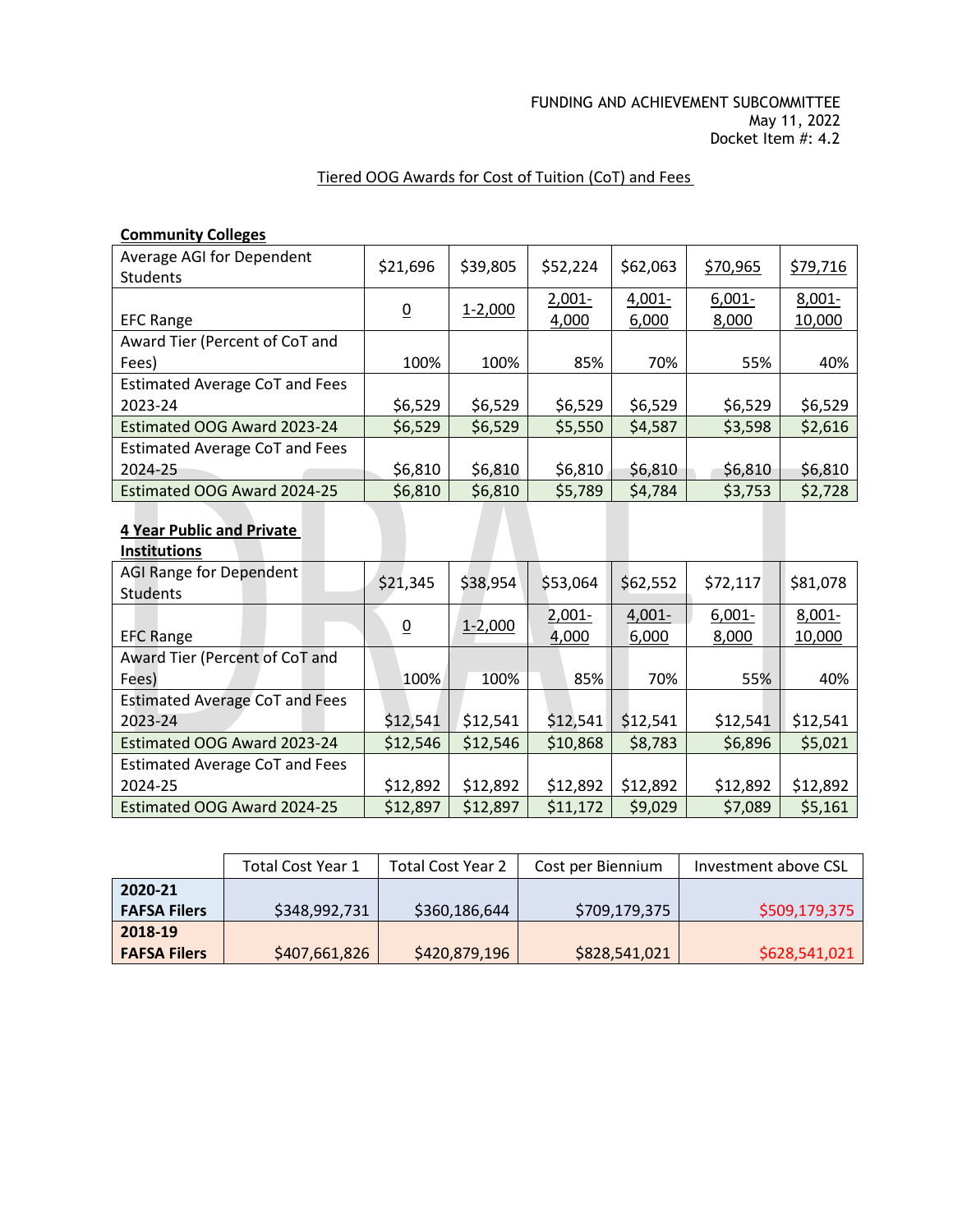#### FUNDING AND ACHIEVEMENT SUBCOMMITTEE May 11, 2022 Docket Item #: 4.2

# OOG and OPG Complimentary Based on Tiered OOG Awards for Cost of Tuition (CoT) and Fees

| <b>Community Colleges</b>  |                 |             |           |           |           |           |            |
|----------------------------|-----------------|-------------|-----------|-----------|-----------|-----------|------------|
| Average AGI for            |                 |             |           |           |           |           |            |
| Dependent Student          | \$21,696        | \$39,805    | \$52,224  | \$62,063  | \$72,684  | \$80,684  | \$132,095  |
|                            |                 | $1 - 2,000$ | $2,001 -$ | $4,001 -$ | $6,001 -$ | $8,001 -$ | $10,001 -$ |
| <b>EFC Range</b>           | $\underline{0}$ |             | 4,000     | 6,000     | 8,000     | 10,000    | 999,999    |
| Estimated 2023-24          |                 |             |           |           |           |           |            |
| OOG Award                  | \$6,533         | \$6,533     | \$5,663   | \$4,587   | \$3,598   | \$2,616   | \$0        |
| Estimated 2024-25          |                 |             |           |           |           |           |            |
| OOG Award                  | \$6,810         | \$6,810     | \$5,789   | \$4,784   | \$3,753   | \$2,728   | \$0        |
| <b>Estimated Max 2023-</b> |                 |             |           |           |           |           |            |
| 24 OPG Award               | \$4,272         | \$4,272     | \$4,272   | \$4,272   | \$4,272   | \$4,272   | \$4,272    |
| <b>Estimated Max 2024-</b> |                 |             |           |           |           |           |            |
| 25 OPG Award               | \$4,443         | \$4,443     | \$4,443   | \$4,443   | \$4,443   | \$4,443   | \$4,443    |

### **4 Year Public and Private Institutions**

| Average AGI for            |                |             |           |           |           |           |           |
|----------------------------|----------------|-------------|-----------|-----------|-----------|-----------|-----------|
| Dependent Student          | \$21,345       | \$38,954    | \$53,064  | \$62,552  | \$72,117  | \$81,708  | \$132,095 |
|                            |                |             | $2,001 -$ | $4,001 -$ | $6,001 -$ | $8,001 -$ | 10,001-   |
| <b>EFC Range</b>           | $\overline{0}$ | $1 - 2,000$ | 4,000     | 6,000     | 8,000     | 10,000    | 999,999   |
| Estimated 2023-24          |                |             |           |           |           |           |           |
| OOG Award                  | \$12,546       | \$12,546    | \$10,868  | \$8,783   | \$6,896   | \$5,021   | \$0       |
| Estimated 2024-25          |                |             |           |           |           |           |           |
| OOG Award                  | \$12,897       | \$12,897    | \$11,172  | \$9,029   | \$7,089   | \$5,161   | \$0       |
| <b>Estimated Max 2023-</b> |                |             |           |           |           |           |           |
| 24 OPG Award               | \$4,272        | \$4,272     | \$4,272   | \$4,272   | \$4,272   | \$4,272   | \$4,272   |
| <b>Estimated Max 2024-</b> |                |             |           |           |           |           |           |
| 25 OPG Award               | \$4,443        | \$4,443     | \$4,443   | \$4,443   | \$4,443   | \$4,443   | \$4,443   |

| <b>FAFSA</b> | Cost per                    |                      | Cost per     | Investment   |
|--------------|-----------------------------|----------------------|--------------|--------------|
| filers       | <b>Biennium</b>             | Investment above CSL | Biennium     | above CSL    |
| 2020-21      | $\frac{1}{2}$ \$709,179,375 | \$509,179,375        | \$60,729,244 | \$18,529,244 |
| 2018-19      | \$828,541,021               | \$628,541,021        |              |              |

## OOG Estimated Total Cost OPG Estimated Total Cost

| Cost per     | Investment   |
|--------------|--------------|
| Biennium     | above CSL    |
| \$60,729,244 | \$18,529,244 |

OPG Estimated Costs: Includes estimated expansion to universities, removal of counting accelerated learning credits is a cost over time, doesn't have an immediate expense. GPA removal is not included in this calculation. We anticipate the removal of the GPA minimum cap would have a low additional cost. This calculation assumes that tuition equity is removed from OOG eligibility awarding. Without this change, the OPG costs would rise to cover the low income/EFC pipeline students who are not eligible for OOG based on current tuition equity laws.